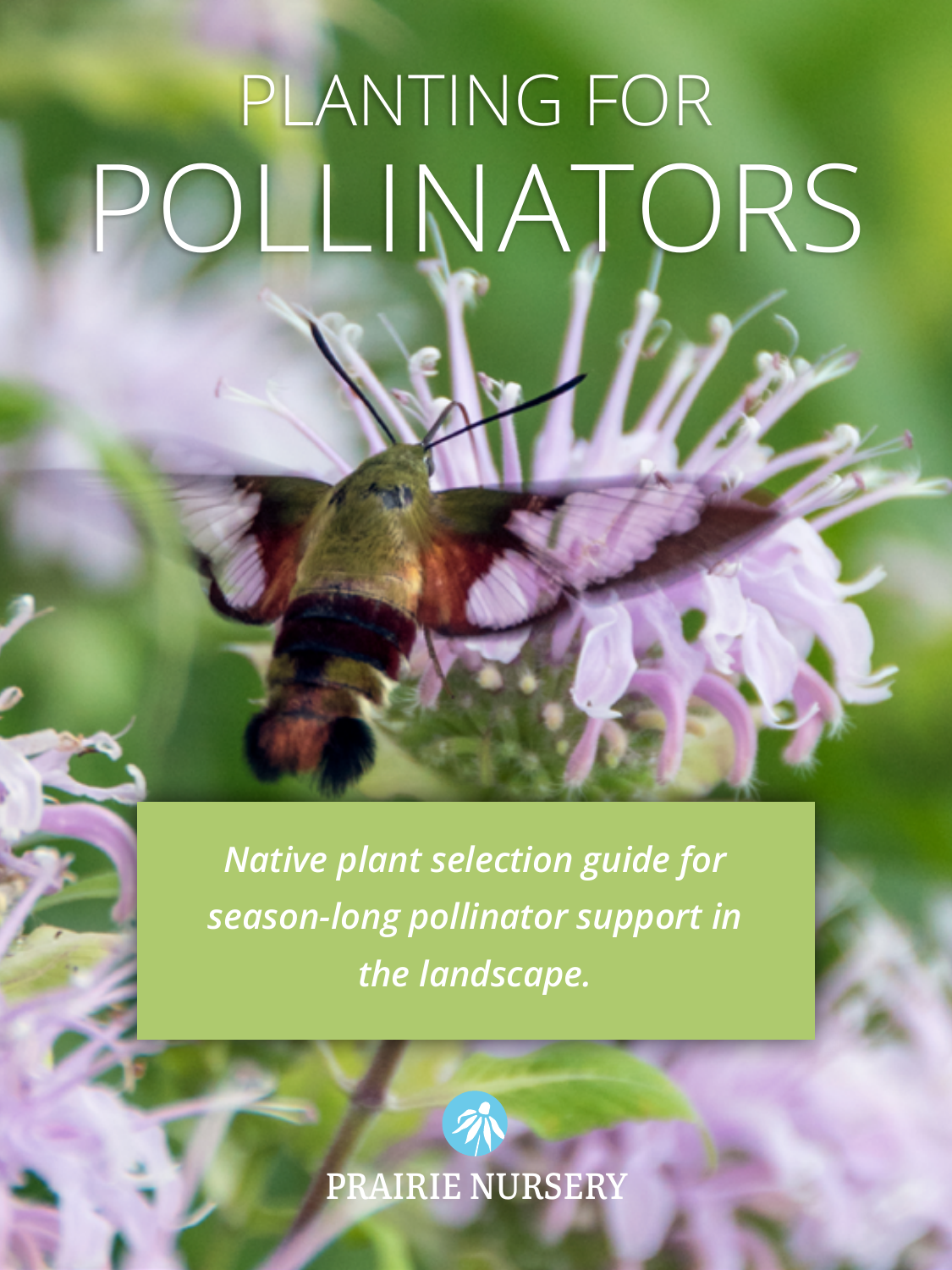| Spring               |                           | <b>BUMBLE BEES</b> | ≏<br>ш<br>ന<br>உய<br><b>HISTY</b><br>BUMBL | SOLITARY BEES | HUMMINGBIRDS | <b>BUTTERFLIES</b> | HOST PLANT |
|----------------------|---------------------------|--------------------|--------------------------------------------|---------------|--------------|--------------------|------------|
| Cornus sericea       | <b>Red Twig Dogwood</b>   |                    |                                            |               |              |                    |            |
| Geranium maculatum   | <b>Wild Geranium</b>      |                    |                                            |               |              |                    |            |
| Lupinus perennis     | Lupine                    |                    |                                            |               |              |                    |            |
| Mertensia virginica  | <b>Virginia Bluebells</b> |                    |                                            |               |              |                    |            |
| Polemonium reptans   | Jacob's Ladder            |                    |                                            |               |              |                    |            |
| Prunus virginiana    | Chokecherry               |                    |                                            |               |              |                    |            |
| Salix discolor       | <b>Pussy Willow</b>       |                    |                                            |               |              |                    |            |
| Uvularia grandiflora | <b>Bellwort</b>           |                    |                                            |               |              |                    |            |

## Early Summer

| Amorpha canescens       | <b>Leadplant</b>              |  |  |  |
|-------------------------|-------------------------------|--|--|--|
| Anemone canadensis      | <b>Canada Anemone</b>         |  |  |  |
| Aquilegia canadensis    | Columbine                     |  |  |  |
| Aronia melanocarpa      | <b>Black Chokeberry</b>       |  |  |  |
| Asclepias exaltata      | <b>Poke Milkweed</b>          |  |  |  |
| Asclepias syriaca       | <b>Common Milkweed</b>        |  |  |  |
| Baptisia australis      | <b>Blue False Indigo</b>      |  |  |  |
| Baptisia bracteata      | <b>Cream False Indigo</b>     |  |  |  |
| Baptisia lactea         | <b>White False Indigo</b>     |  |  |  |
| Ceanothus americanus    | <b>New Jersey Tea</b>         |  |  |  |
| Coreopsis lanceolata    | <b>Lanceleaf Coreopsis</b>    |  |  |  |
| Diervilla lonicera      | <b>Bush Honeysuckle</b>       |  |  |  |
| Echinacea pallida       | <b>Pale Purple Coneflower</b> |  |  |  |
| Echinacea paradoxa      | <b>Ozark Coneflower</b>       |  |  |  |
| Iris spp.               | <b>Wild, Blue Flag</b>        |  |  |  |
| Penstemon digitalis     | <b>Smooth Penstemon</b>       |  |  |  |
| Penstemon grandiflorus  | <b>Beardtongue</b>            |  |  |  |
| Phlox pilosa            | <b>Downy Phlox</b>            |  |  |  |
| Physocarpus opulifolius | <b>Common Ninebark</b>        |  |  |  |
| Rhus glabra             | <b>Smooth Sumac</b>           |  |  |  |
| Rosa blanda             | <b>Meadow Rose</b>            |  |  |  |
| Rubus parviflorus       | <b>Thimbleberry</b>           |  |  |  |
| Sambucus canadensis     | <b>Common Elderberry</b>      |  |  |  |
| Silene virginica        | <b>Fire Pink</b>              |  |  |  |
| Smilacina racemosa      | <b>Solomon's Plume</b>        |  |  |  |
| Tradescantia bracteata  | <b>Prairie Spiderwort</b>     |  |  |  |
| Tradescantia ohiensis   | <b>Ohio Spiderwort</b>        |  |  |  |
| Viburnum spp.           | <b>Viburnums</b>              |  |  |  |
| Zizia aurea             | <b>Golden Alexanders</b>      |  |  |  |
|                         |                               |  |  |  |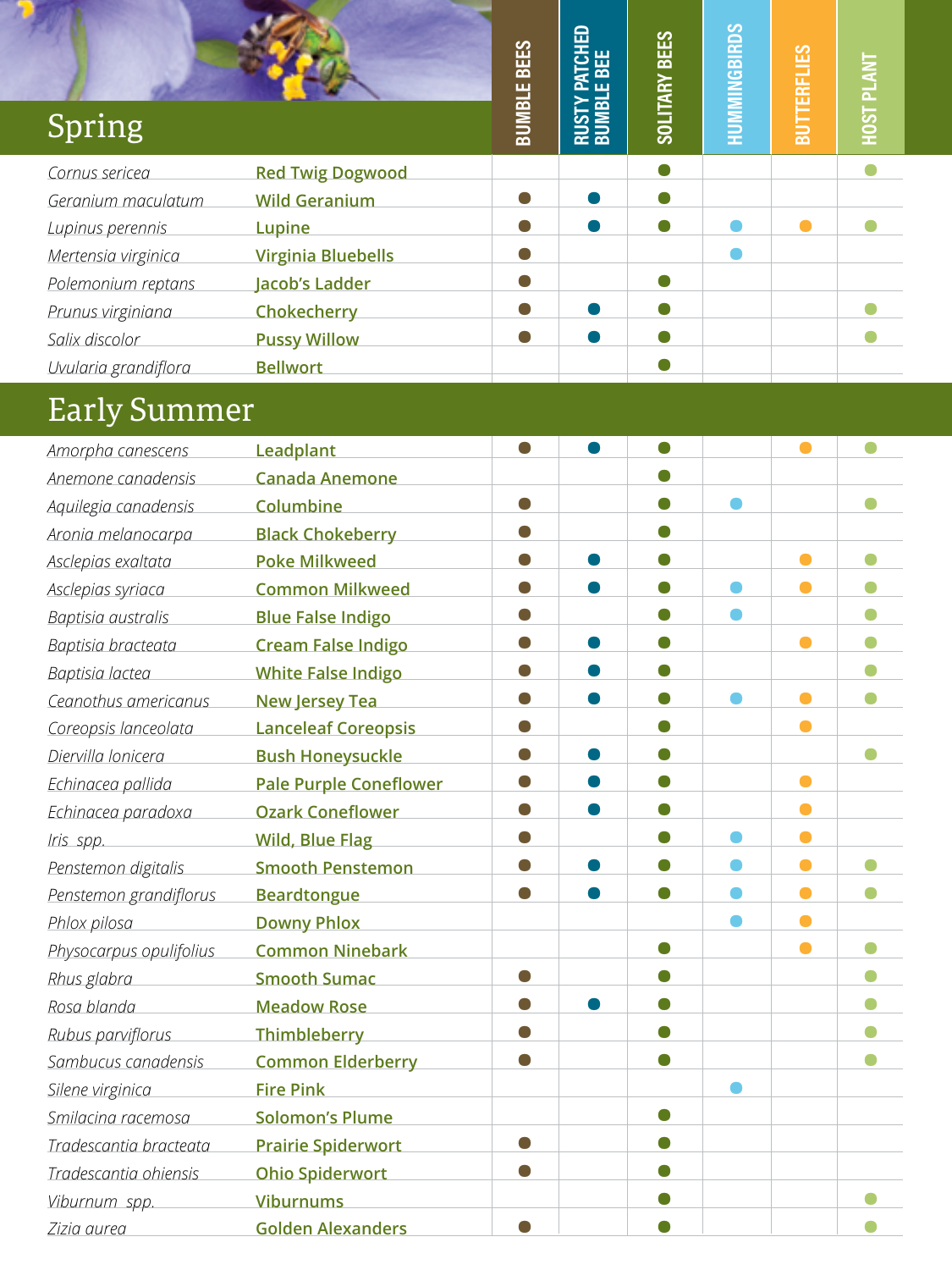| Midsummer                              |                                | EES<br><b>BUMBLE BI</b> | 品<br>띮<br>Ĕ<br>$\overline{\mathbf{m}}$<br>ш<br><b>BUIMBL</b><br><b>SINB</b> | <b>SOLITARY BEES</b> | MMINGBIRDS | <b>TERFLI</b> | <b>HOST PLI</b> |
|----------------------------------------|--------------------------------|-------------------------|-----------------------------------------------------------------------------|----------------------|------------|---------------|-----------------|
| Allium cernuum                         | <b>Nodding Pink Onion</b>      | $\bullet$               |                                                                             |                      |            |               |                 |
| Asclepias incarnata                    | <b>Red Milkweed</b>            |                         |                                                                             |                      |            |               |                 |
| Asclepias speciosa                     | <b>Showy Milkweed</b>          |                         |                                                                             |                      |            |               |                 |
| Asclepias sullivantii                  | <b>Sullivant's Milkweed</b>    |                         |                                                                             |                      |            |               |                 |
| Asclepias tuberosa                     | <b>Butterfly Weed</b>          |                         |                                                                             |                      |            |               |                 |
| Coreopsis palmata                      | <b>Stiff Coreopsis</b>         |                         |                                                                             |                      |            |               |                 |
| Dalea candida                          | <b>White Prairie Clover</b>    |                         |                                                                             |                      |            |               |                 |
| Dalea purpurea                         | <b>Purple Prairie Clover</b>   |                         |                                                                             |                      |            |               |                 |
| Echinacea purpurea                     | <b>Purple Coneflower</b>       |                         |                                                                             |                      |            |               |                 |
| Eryngium yuccifolium                   | <b>Rattlesnake Master</b>      |                         |                                                                             |                      |            |               |                 |
| Heliopsis helianthoides                | <b>Ox Eye Sunflower</b>        |                         |                                                                             |                      |            |               |                 |
| Hypericum prolificum                   | <b>Shrubby St. John's Wort</b> |                         |                                                                             |                      |            |               |                 |
| Liatris ligulistylis                   | <b>Meadow Blazing Star</b>     |                         |                                                                             |                      |            |               |                 |
| Liatris pycnostachya                   | <b>Prairie Blazing Star</b>    |                         |                                                                             |                      |            |               |                 |
| Liatris spicata                        | <b>Dense Blazing Star</b>      |                         |                                                                             |                      |            |               |                 |
| Monarda didyma                         | <b>Red Beebalm</b>             |                         |                                                                             |                      |            |               |                 |
| Monarda punctata                       | <b>Dotted Mint</b>             |                         |                                                                             |                      |            |               |                 |
| Monarda fistulosa                      | <b>Bergamot</b>                |                         |                                                                             |                      |            |               |                 |
| Parthenium integrifolium               | <b>Wild Quinine</b>            |                         |                                                                             |                      |            |               |                 |
| Phlox glaberrima                       | <b>Marsh Phlox</b>             |                         |                                                                             |                      |            |               |                 |
| Pycnanthemum virginianum Mountain Mint |                                |                         |                                                                             |                      |            |               |                 |
| Rosa setigera                          | <b>Climbing Prairie Rose</b>   |                         |                                                                             |                      |            |               |                 |
| Rudbeckia fulgida                      | <b>Orange Coneflower</b>       |                         |                                                                             |                      |            |               |                 |
| Rudbeckia hirta                        | <b>Black Eyed Susan</b>        |                         |                                                                             |                      |            |               |                 |
| Ruellia humilis                        | <b>Wild Petunia</b>            |                         |                                                                             |                      |            |               |                 |
| Silene regia                           | <b>Royal Catchfly</b>          |                         |                                                                             |                      |            |               |                 |
| Silphium laciniatum                    | Compassplant                   |                         |                                                                             |                      |            |               |                 |
| Symphoricarpos albus                   | <b>White Snowberry</b>         |                         |                                                                             |                      |            |               | Œ               |
| Veronicastrum virginicum               | <b>Culver's Root</b>           |                         |                                                                             |                      |            |               |                 |

## Late Summer to Early Fall

| Agastache foeniculum   | <b>Lavender Hyssop</b>    |  |  |  |
|------------------------|---------------------------|--|--|--|
| Allium stellatum       | <b>Prairie Onion</b>      |  |  |  |
| Asclepias verticillata | <b>Whorled Milkweed</b>   |  |  |  |
| Cassia hebecarpa       | <b>Wild Senna</b>         |  |  |  |
| Chelone glabra         | <b>White Turtlehead</b>   |  |  |  |
| Eupatorium spp.        | Joe Pye Weeds, Boneset    |  |  |  |
| Eupatorium purpureum   | <b>Sweet Joe Pye Weed</b> |  |  |  |
| Gentiana andrewsii     | <b>Bottle Gentian</b>     |  |  |  |
|                        |                           |  |  |  |